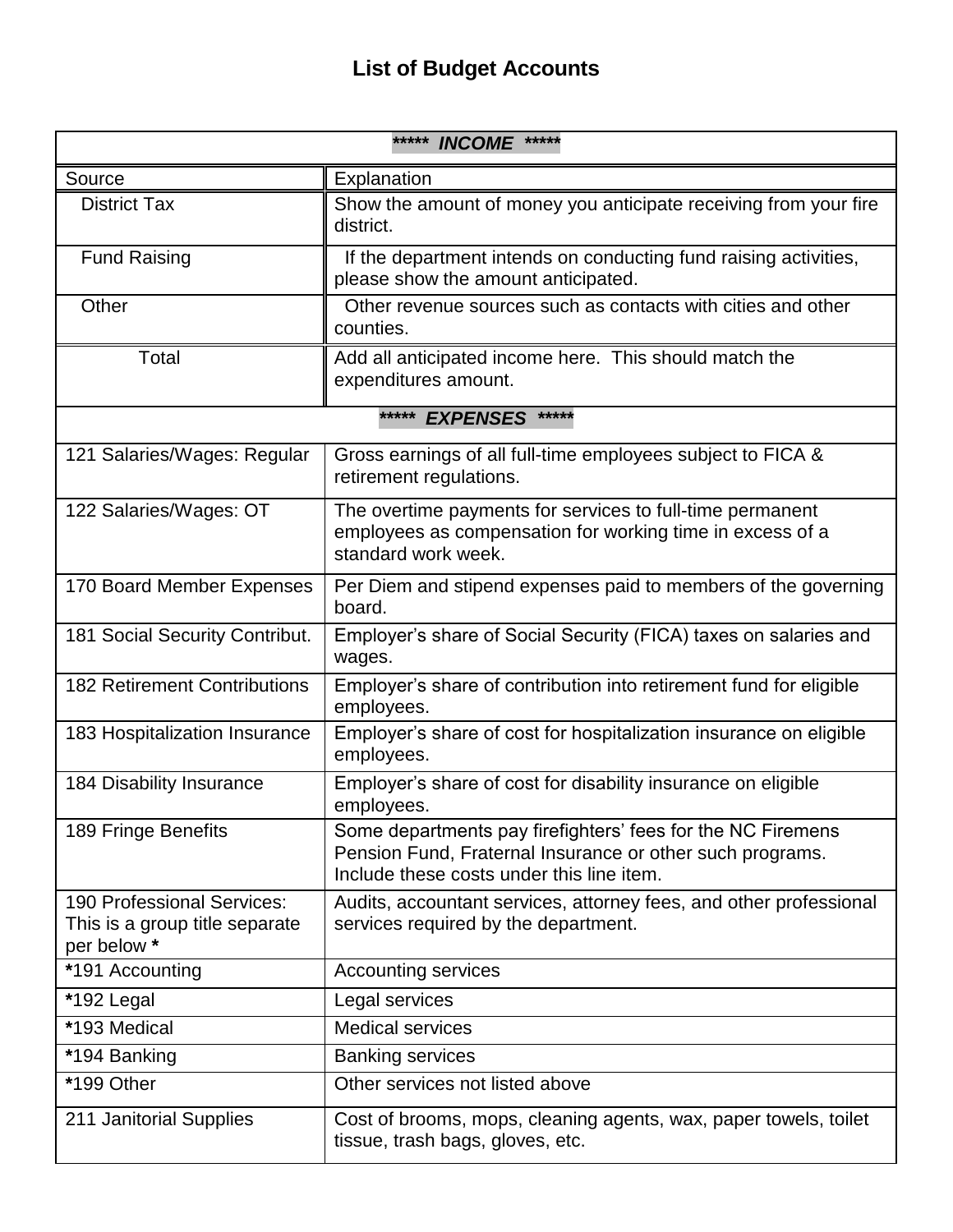| 212 Uniforms                          | Both station uniforms (if supplied by the department) and<br>protective clothing (turn-out gear) are covered by this line item.                                                                                                                                                                                                        |
|---------------------------------------|----------------------------------------------------------------------------------------------------------------------------------------------------------------------------------------------------------------------------------------------------------------------------------------------------------------------------------------|
| 220 Food & Provisions                 | Cost of food and food-related provisions, including such special<br>items as may be purchased for picnics, meetings, and banquets.                                                                                                                                                                                                     |
| 231 Educational Materials             | Publications, audio-visual materials, and other things used to train<br>and educate fire fighters are included. Also materials purchased<br>to educate the public in fire prevention are listed here.                                                                                                                                  |
| 251 Motor Fuels & Lubricants          | Any fuel purchased for fire department vehicles and equipment<br>are listed. Excluded is fuel for heating (331 Utilities).                                                                                                                                                                                                             |
| 260 Office Supplies                   | Printed supplies, printing, computer supplies, pencils, pens, and<br>other items used in conducting the departments business.                                                                                                                                                                                                          |
| 311 Travel & Training                 | Included in this line are costs associated with personnel traveling<br>to meetings, conferences, and training. Also fees paid for training<br>programs brought to the department are included, however printed<br>materials or packaged Audio-Visual programs would come under<br>231.                                                 |
| 321 Telephone                         | Service fees and long distance are included. Excluded are<br>Repairs (352), new equipment costing less than \$300 [321] or<br>costing more than \$300 [590].                                                                                                                                                                           |
| 325 Postage                           | Cost for mail and shipping fees.                                                                                                                                                                                                                                                                                                       |
| 331 Utilities                         | Include costs for required station services such as electrical<br>service, fuel oil, natural or LP Gas for heating and cooking and<br>water and sewer services.                                                                                                                                                                        |
| 341 Printing                          | Cost of printing for department needs                                                                                                                                                                                                                                                                                                  |
| 351 Building / Grounds<br>Maintenance | Materials and services necessary to maintain and repair the fire<br>station, other associated buildings and fire department grounds<br>are included. Changes and improvements are not included, they<br>are classified as Capital Outlay Buildings Structures and<br>Improvements (580)                                                |
| 352 Equipment Maintenance             | Repair parts and services for portable equipment. Not included<br>are apparatus or other vehicles (353) and purchases of new<br>equipment costing more than \$300 (590).                                                                                                                                                               |
| 353 Vehicle Maintenance               | All parts and services for maintaining apparatus and other<br>associated vehicles are included except for fuel (251).                                                                                                                                                                                                                  |
| 391 Legal Advertising                 | This line item is used to budget the cost of purchasing legal<br>advertisements required by law, purchase agreement or<br>department bylaws.                                                                                                                                                                                           |
| 433 Lease-Purchase Vehicle            | Funds for payments under any lease-purchase agreements of the<br>department should be included in this line item. This may be an<br>on-going expense or the first year of a program, in which case the<br>department should have obtained Certification of Need from the<br>Fire Commission if the items' total cost exceeds \$50,000. |